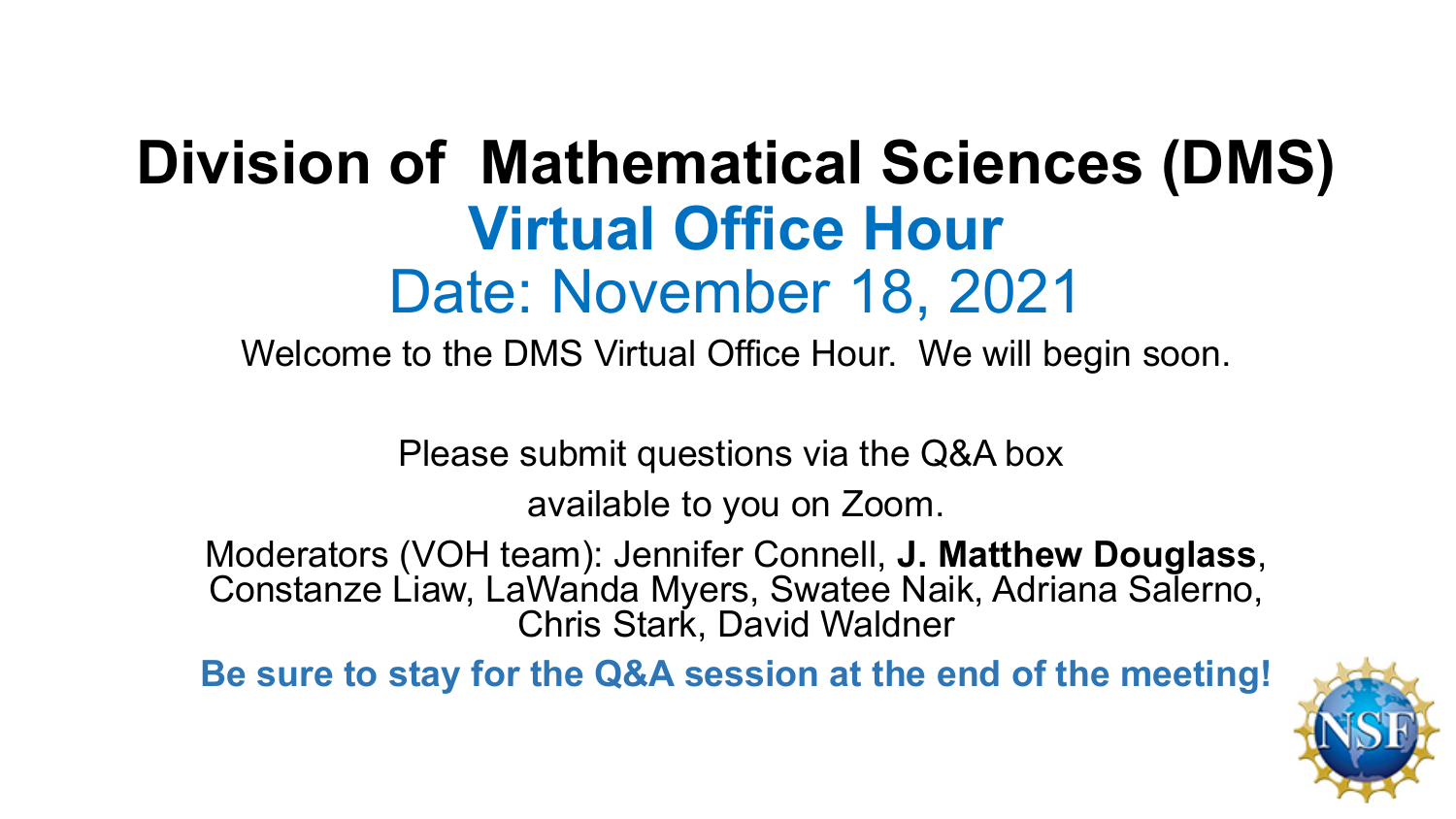# **Division of Mathematical Sciences (DMS) Questions and Answers**

- Submit your questions via the Q&A box
	-
	-
	-
	- Q&A session is held at the end of the office hour.<br>• Questions can be submitted anonymously.<br>• We will focus on questions that may be of interest to a wide audience.<br>• For specific questions about a particular program or webpage or the solicitation, then if needed - contact a cognizant Program Officer.
- For recently asked questions/copy of slides, see <https://www.nsf.gov/mps/dms/presentations.jsp>
- Next DMS Virtual Office Hour: January 2022
	- Date and time TBD, will be announced in the DMS Newsletter<br>• Topics include: DMS JMM activities<br>• Questions can be submitted in advance on the registration form
	-
	-

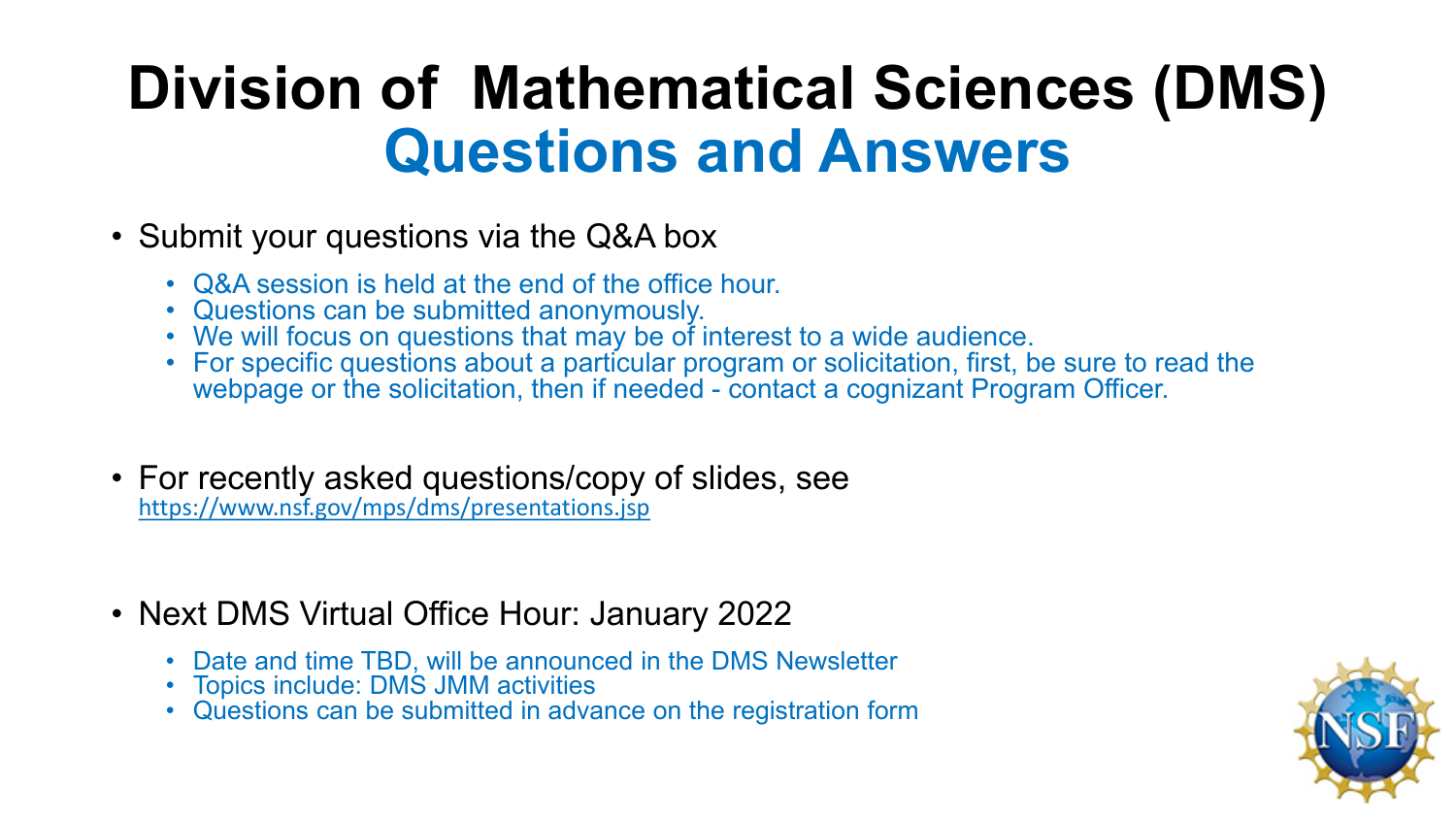## **Division of Mathematical Sciences (DMS) Today's Agenda**

- Upcoming deadlines and Updates from the Division Director **Juan Meza**
- Statistics Gabor Szekely, Yulia Gel, **Edsel Pena**, Huixia Wang, Nandini Kannan
- MPS-Ascend Marian Gidea, **Swatee Naik**, Sandra Spiroff
- LEAPS-MPS Tomek Bartoszynski, Tiziana Giorgi, Yulia Gorb, Eun Heui Kim, Krishnan Shankar, **Michelle Bushey (OMA)**
- Mathematical Sciences Infrastructure Program Tomek Bartoszynski, J. Matthew Douglass, Tiziana Giorgi, **Henry Warchall**
- Q&A

#### **Subscribe to DMSNEWS:**

Send email to [listserv@listserv.nsf.gov](mailto:listserv@listserv.nsf.gov) In the body of the message, put the following command: subscribe dmsnews [your name]

#### **Suggest a topic for future VOH:**

Send email to [dms-voh@nsf.gov](mailto:dms-voh@nsf.gov)

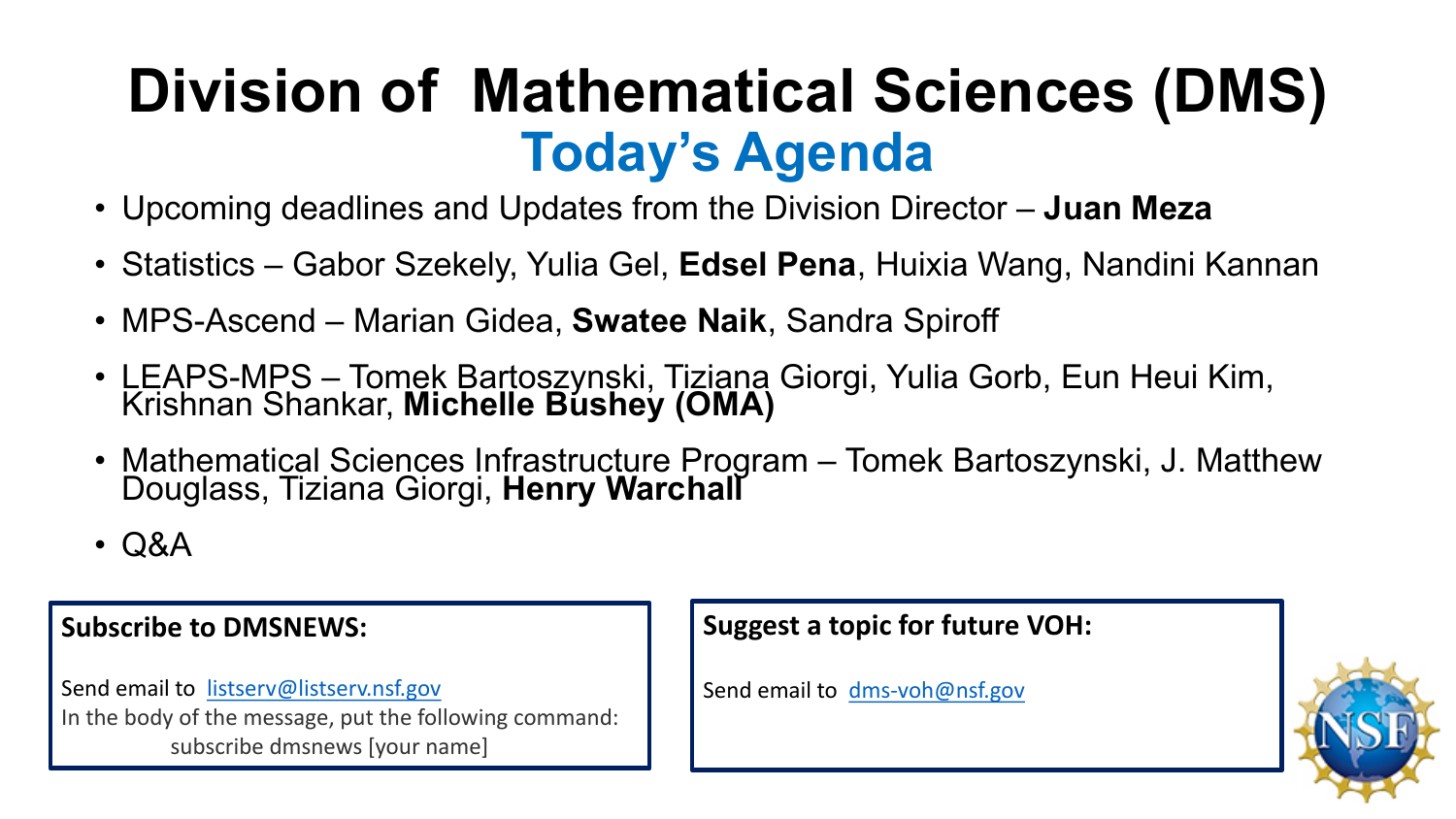# **Division of Mathematical Sciences (DMS) Opportunities and Upcoming Deadlines**

- [DMS funding opportunities](https://www.nsf.gov/funding/programs.jsp?org=DMS)
- [Upcoming deadlines](https://www.nsf.gov/funding/pgm_list.jsp?ord=date&org=NSF&sel_org=DMS&status=1)
	- Statistics, December 1-15 (proposal window)
	- MPS-Ascend, January 6, 2022
	- LEAPS-MPS, January 7, 2022
	- Mathematical Sciences Infrastructure Program, February 1, 2022
- [Updated PAPPG](https://www.nsf.gov/publications/pub_summ.jsp?ods_key=nsf22001) for proposals submitted or due, on/after October 4

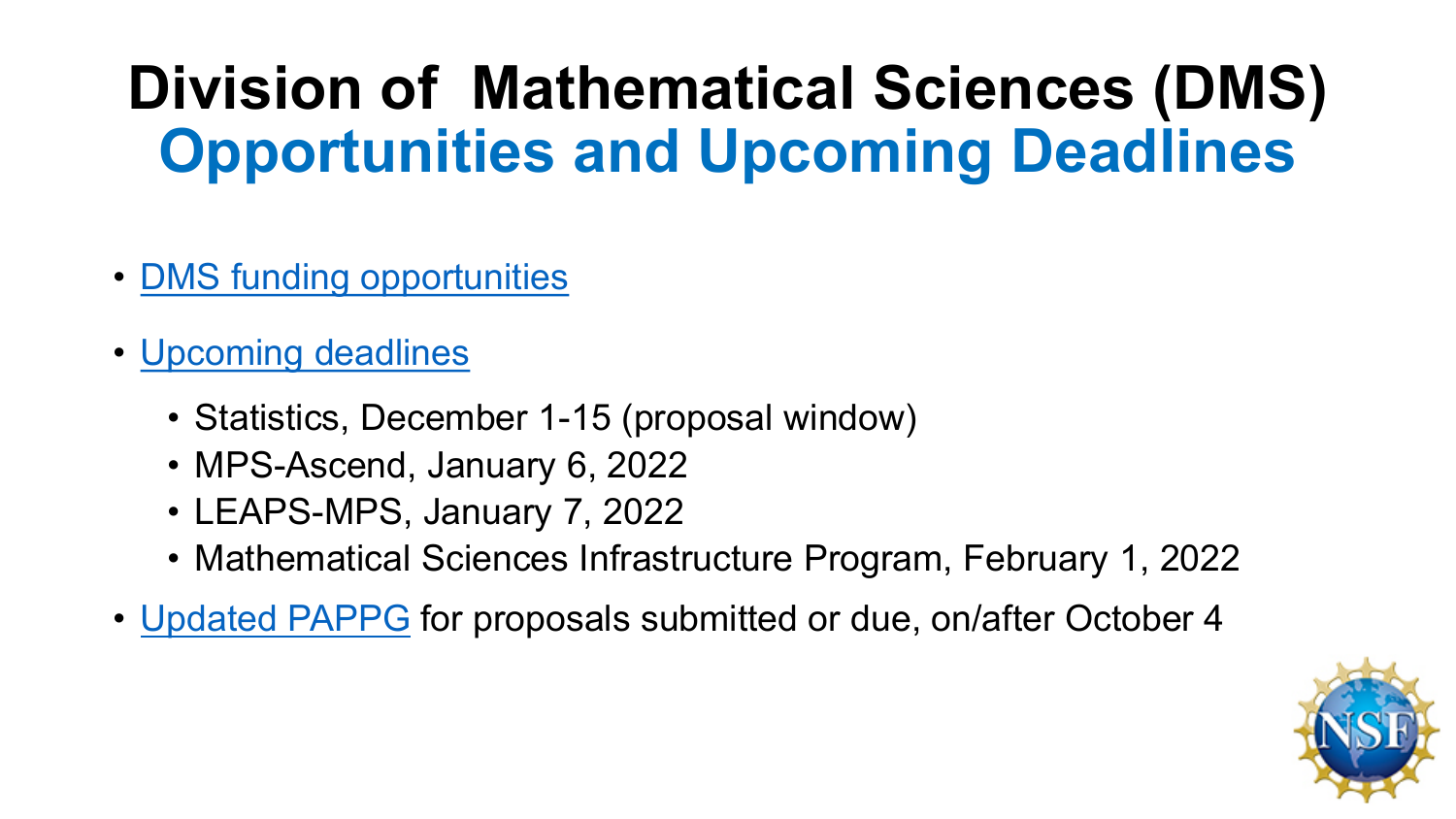## **Division of Mathematical Sciences (DMS)** Updates from Division Director Juan Meza November 18, 2021

- Budget
- MPS AC recap
- JMM

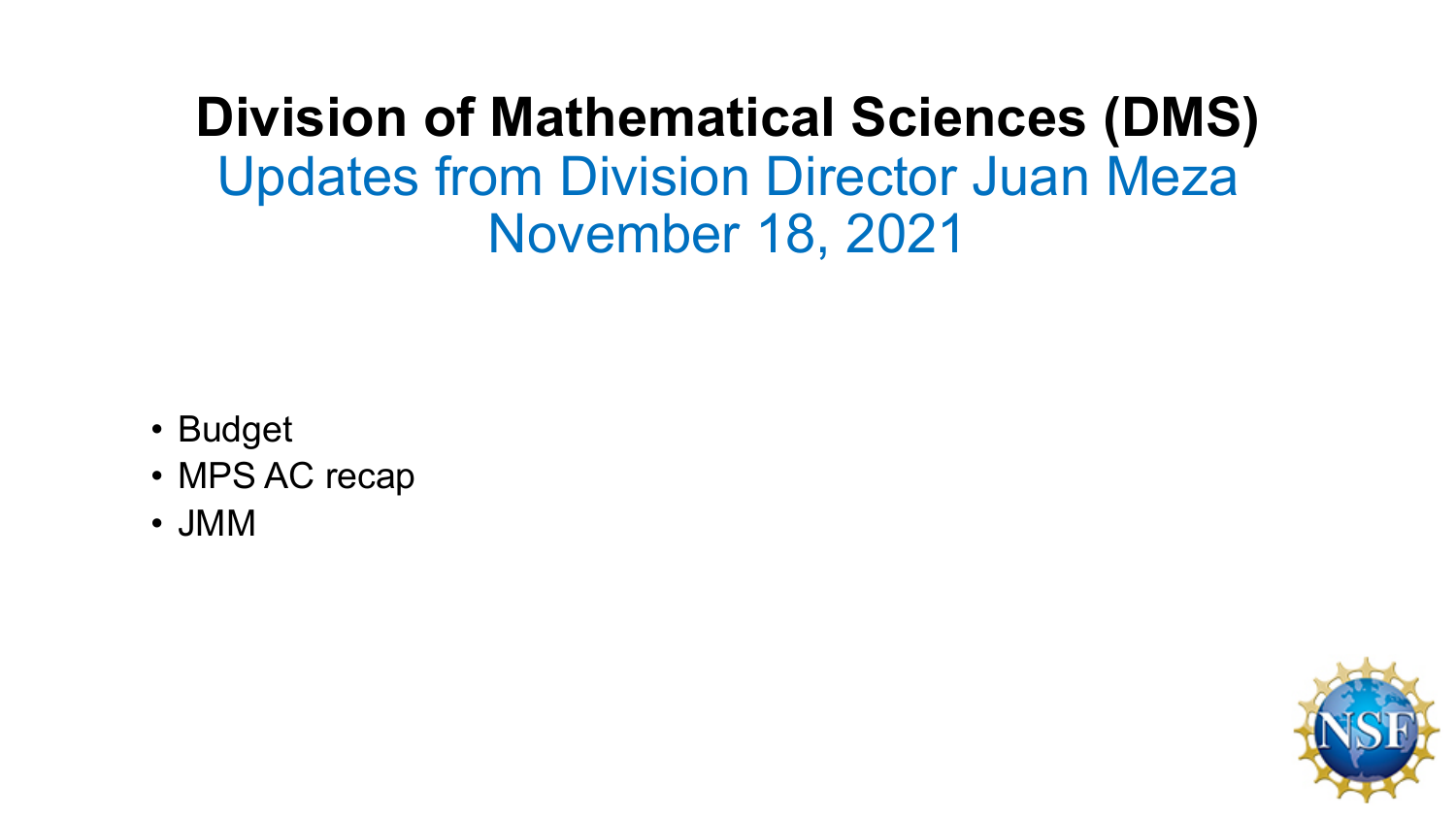## **STATISTICS PROGRAM General Information**

### • **Website**

• [https://www.nsf.gov/funding/pgm\\_summ.jsp?pims\\_id=5556](https://www.nsf.gov/funding/pgm_summ.jsp?pims_id=5556)

### • **Program Officers**

Gabor Szekely [gszekely@nsf.gov](mailto:gszekely@nsf.gov) Yulia Gel [ygel@nsf.gov](mailto:ygel@nsf.gov) Edsel A. Pena [epena@nsf.gov](mailto:epena@nsf.gov) Huixia (Judy) Wang [huiwang@nsf.gov](mailto:huiwang@nsf.gov) Nandini Kannan [nakannan@nsf.gov](mailto:nakannan@nsf.gov) (on leave)

### • **Submission Deadline:** December 15, 2021 **(PD 18-1269)**

• **Submission Window:** December 1, 2021 - December 15, 2021

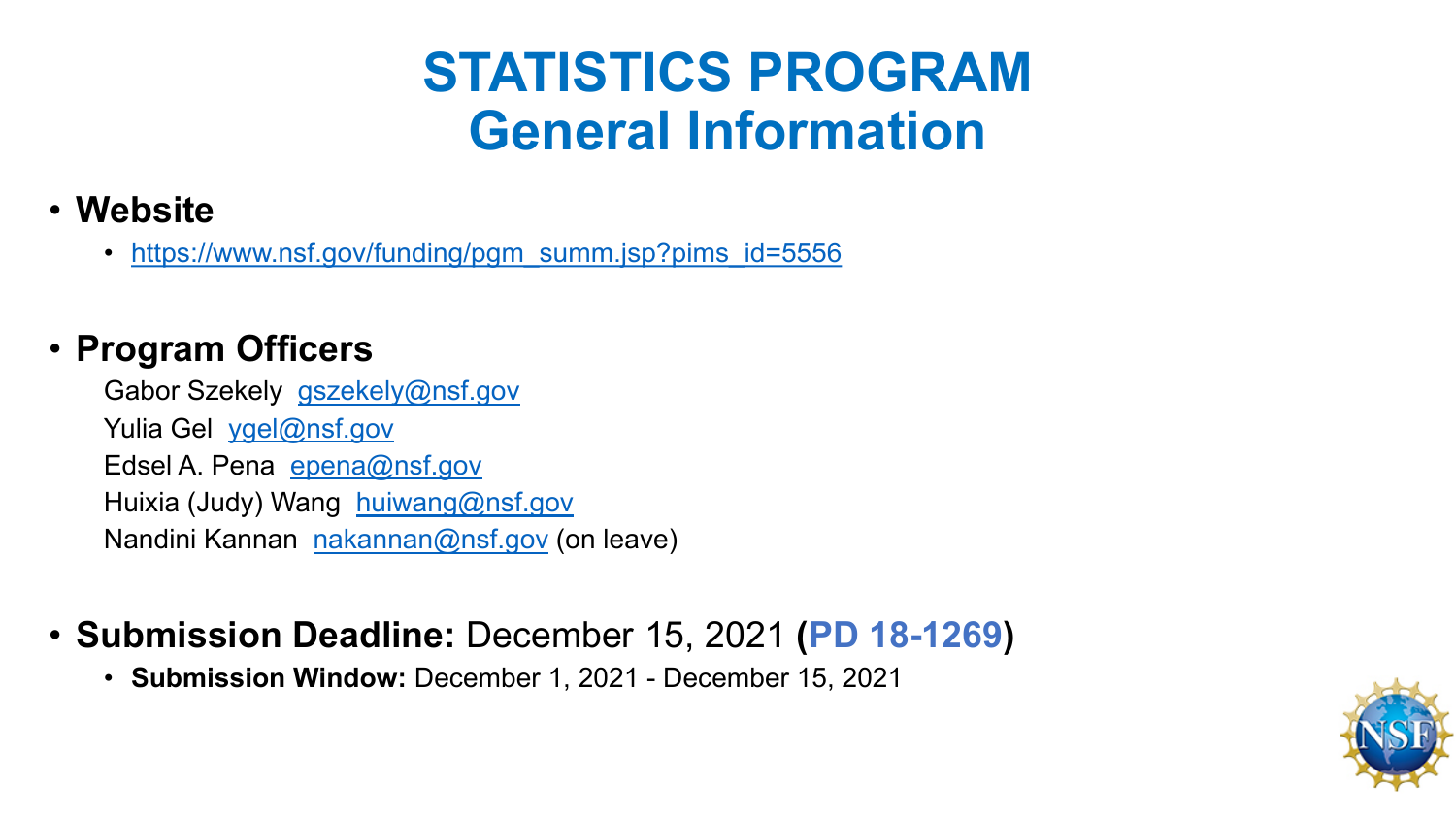## **STATISTICS PROGRAM Overview**

- **The Program supports** research in statistical theory and methods, including research in statistical methods for applications to any domain of science and engineering.
- **The Program has a vested interest** in the
	- [CAREER program](https://www.nsf.gov/funding/pgm_summ.jsp?pims_id=503214)
	- [FRGMS program](https://www.nsf.gov/funding/pgm_summ.jsp?pims_id=5671)
	- [RTG program](https://www.nsf.gov/funding/pgm_summ.jsp?pims_id=5732)
	- [Conferences and Workshops](https://www.nsf.gov/funding/pgm_summ.jsp?pims_id=11701&org=NSF)
- Proposals submitted to another program (e.g., CDS&E-MSS) may list the Statistics Program as a secondary program.

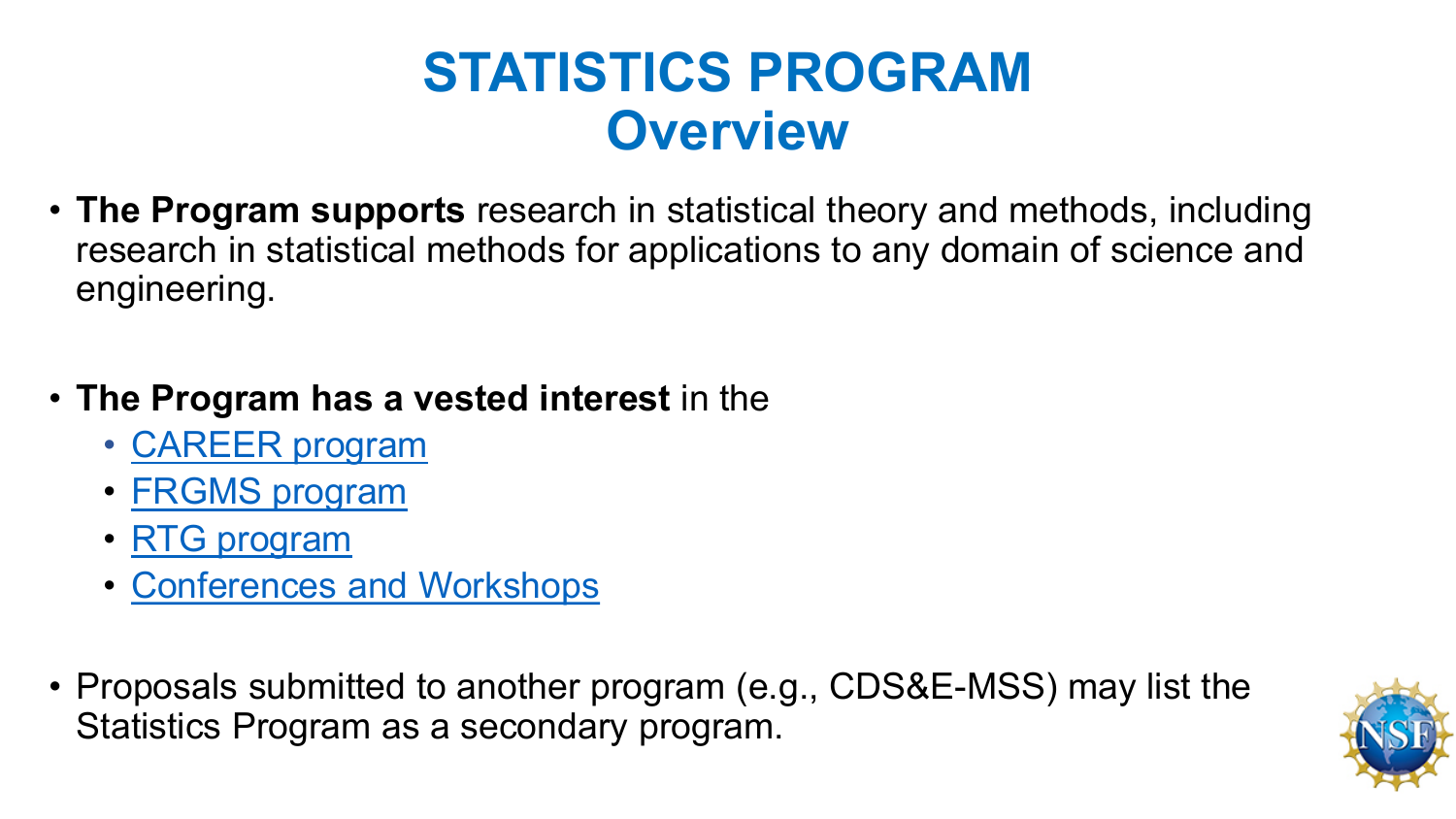## **STATISTICS PROGRAM Related Programs and at JSM**

### • **Related Programs**

- [Algorithms for Threat Detection](https://www.nsf.gov/funding/pgm_summ.jsp?pims_id=503427&org=NSF) (ATD)
- [Joint DMS/NIGMS Initiative to Support Research at the Interface of the](https://www.nsf.gov/funding/pgm_summ.jsp?pims_id=5300&org=NSF) Biological and Mathematical Sciences (DMS/NIGMS)
- [Computational and Data-Enabled Science and Engineering in](https://www.nsf.gov/funding/pgm_summ.jsp?pims_id=504687&org=NSF)  Mathematical and Statistical Sciences (CDS&E-MSS)
- [IMR Program](https://beta.nsf.gov/funding/opportunities/internet-measurement-research-methodologies-tools-and-infrastructure-imr) (Internet Measurements Research) Webinar on Monday, November 22, 1-2:30 EST. Register in advance [here.](https://nsf.zoomgov.com/webinar/register/WN_iER8N0gaS0C6Bzic0TECTQ)
- [CAS DCL](https://beta.nsf.gov/funding/opportunities/critical-aspects-sustainability-cas-innovative-solutions-climate-change) (Critical Aspects of Sustainability climate related)
- **Statistics Booth at JSM 2022, Aug 6-11 in Washington, DC**
	- Opportunities for one-on-one chats with program officers

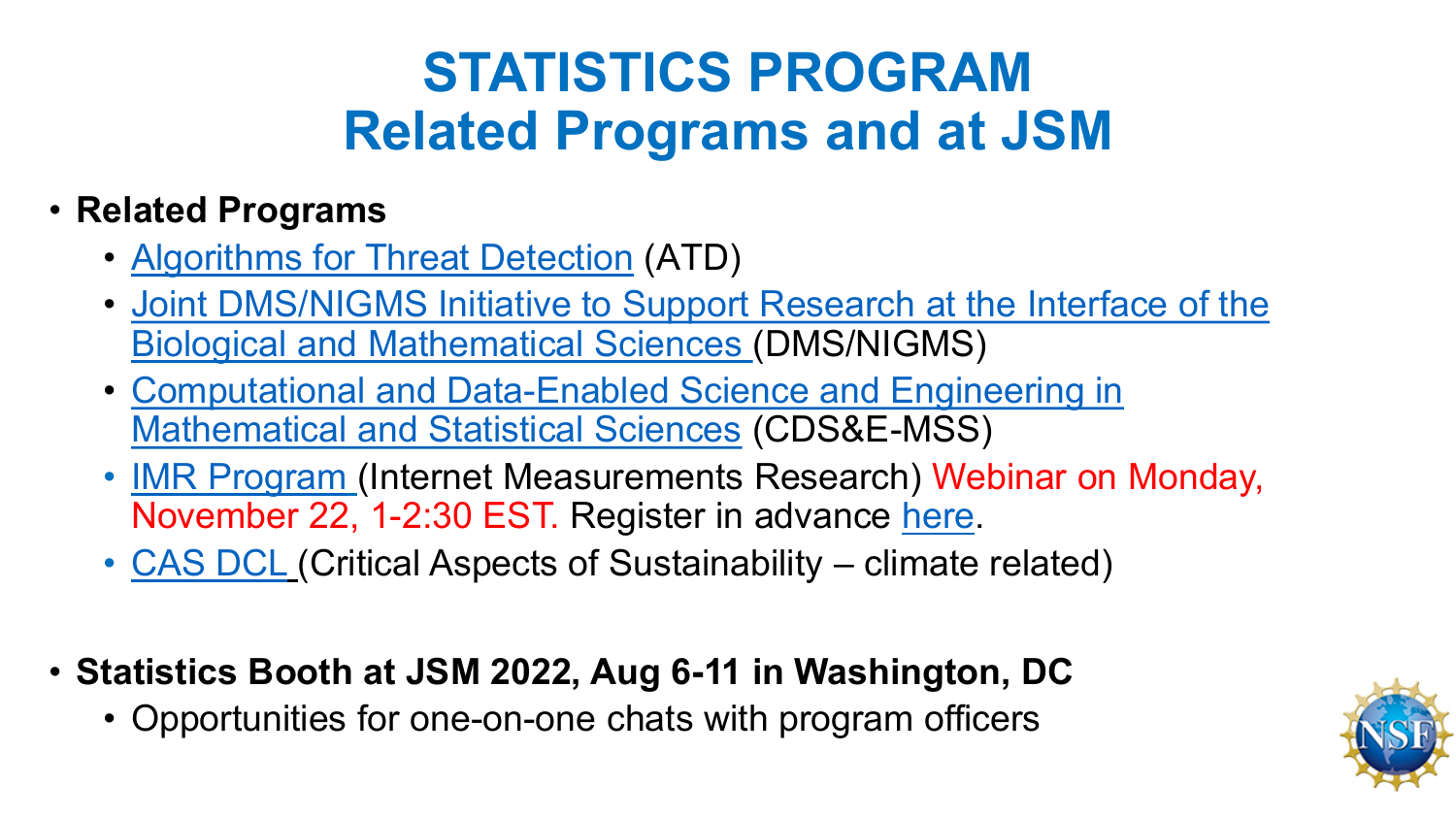## **Mathematical and Physical Sciences Ascending Postdoctoral Research Fellowships (MPS-Ascend)**

### • **Program Website**

- [https://beta.nsf.gov/funding/opportunities/mathematical-and-physical-sciences-ascending](https://beta.nsf.gov/funding/opportunities/mathematical-and-physical-sciences-ascending-postdoctoral-research)postdoctoral-research
- **November 10 webinar slides**
	- [https://www.nsf.gov/mps/mps\\_webpage\\_documents/ascend\\_mps\\_fy22\\_webinar.pdf](https://www.nsf.gov/mps/mps_webpage_documents/ascend_mps_fy22_webinar.pdf)
- **Submission Deadline: January 6, 2022** [\(NSF 22-501](https://www.nsf.gov/publications/pub_summ.jsp?ods_key=nsf22501))
- Proposals are submitted by the fellowship applicant via Fastlane (recommended) or Grants.gov, to the Office of Multidisciplinary Activities (OMA PO Michelle Bushey); must identify a secondary unit of consideration
	- **DMS code: 7335 Workforce in the Mathematical Sciences**
- **DMS Program Officers**

Marian Gidea [\(mgidea@nsf.gov\)](mailto:mgidea@nsf.gov) Swatee Naik [\(snaik@nsf.gov\)](mailto:snaik@nsf.gov) Sandra Spiroff [\(sspiroff@nsf.gov](mailto:sspiroff@nsf.gov))

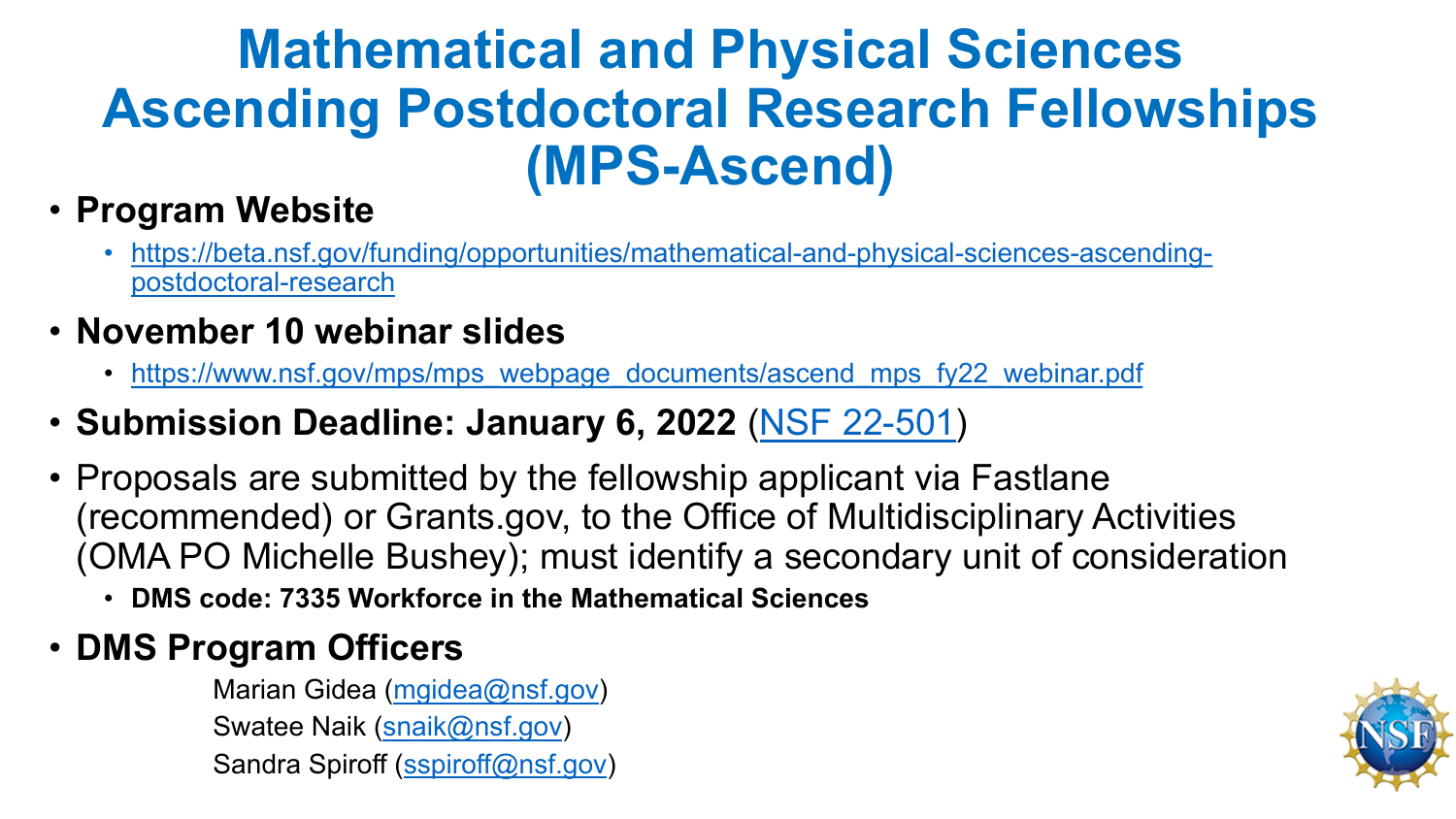## **MPS-Ascend**

## **Research fellowship with significant broadening participation and professional development components**

### • **Purpose**

• To support postdoctoral fellows by facilitating their participation in research environments that will have maximal impact on their future scientific development, who will actively broaden the participation of underrepresented minorities (Blacks or African Americans, Hispanics, Latinos, and Native Americans, incl. Alaska Natives, Native Hawaiians or other Native Pacific Islanders).

## • **Eligibility**

- Applicants must be U.S. citizens, nationals, or permanent residents; they must have completed all requirements for the doctoral degree by the start date of the postdoc appointment (no later than October 1).
- Applicants are not required to be members of the underrepresented minority groups mentioned above. It is okay to have applied to Mathematical Sciences Postdoctoral Research fellowship in 2021.

### • **Fellowship information**

• The duration of a Fellowship award is between 12 and 36 months and the amount is \$100,000 per year (directly paid to the fellow), including stipend, fringe benefits, and other expenses.

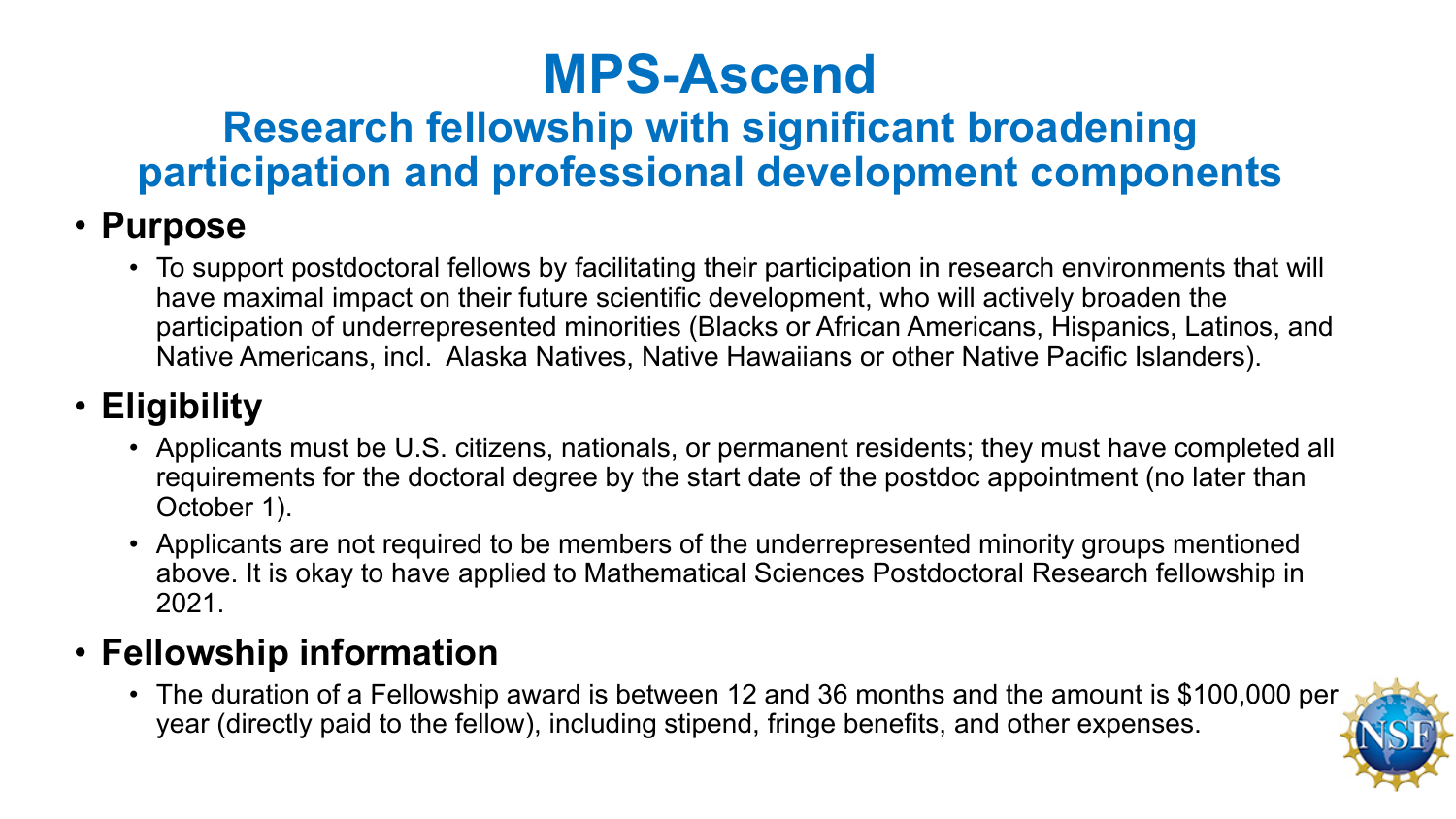## **MPS-Ascend: key proposal components**

### • **Project Description (10 pages)**

- Proposed scientific accomplishments, how they relate to the fellow's career goals.
- A detailed description of how the applicant and the project will serve to broaden participation.
- While describing the importance of proposed research, be aware of the audience. A review panel will include all areas of mathematical sciences.

## • **Sponsoring Scientist Statement (3 pages),** which describes

- A substantive mentoring plan, including experience in postdoc mentoring and broadening participation.
- Suitability of institutional environment and resources and of the match between fellow and sponsor, including alignment of research goals.
- Agreement to support the fellow in cohort building and professional development.

## • **Reference Letters (2-3)**

- One letter from the doctoral advisor; the sponsoring scientist may not provide a reference letter unless they are also the applicant's doctoral advisor.
- These letters are uploaded by the candidate, so they are not confidential.

For more details, please see the solicitation and the detailed webinar slides from November 10, 2021. Contact us with any specific questions that are not addressed in these sources.

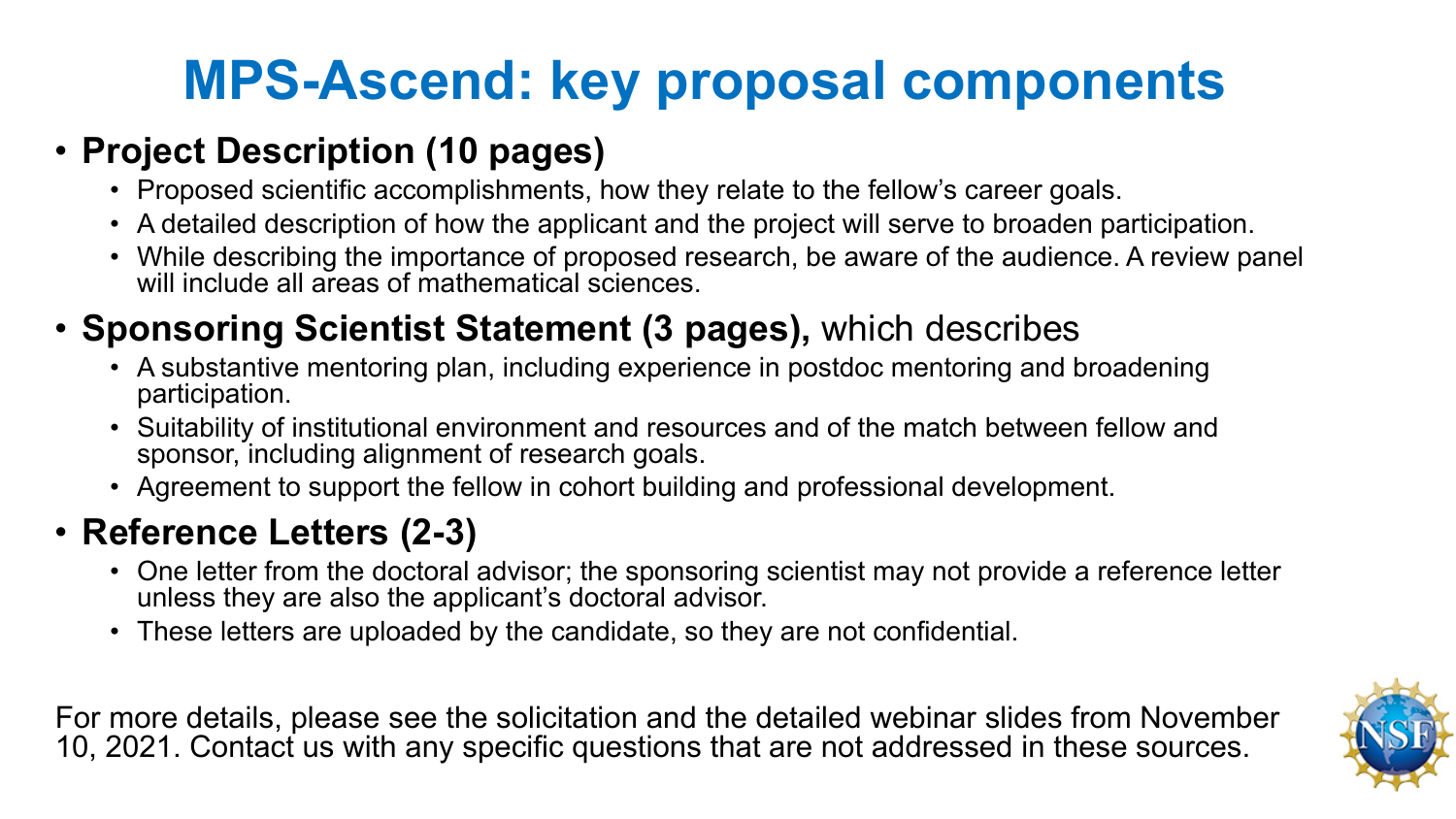## **Launching Early-Career Academic Pathways in the Mathematical and Physical Sciences (LEAPS-MPS)**

- **Program Website**
	- [https://beta.nsf.gov/funding/opportunities/launching-early-career-academic-pathways](https://beta.nsf.gov/funding/opportunities/launching-early-career-academic-pathways-mathematical-and-physical-sciences)mathematical-and-physical-sciences
- **November 9 Webinar Slides**
	- [https://www.nsf.gov/mps/mps\\_webpage\\_documents/LEAPS-MPS%20FY22%20webinar.pdf](https://www.nsf.gov/mps/mps_webpage_documents/LEAPS-MPS%20FY22%20webinar.pdf)
- **Submission Deadline: January 7, 2022** [\(NSF 22-503\)](https://www.nsf.gov/publications/pub_summ.jsp?WT.z_pims_id=505892&ods_key=nsf22503)
- **Submit to DMS code: 7335 Workforce in the Mathematical Sciences**
- **DMS Program Officers**

Tomek Bartoszynski ([tbartosz@nsf.gov](mailto:tbartosz@nsf.gov)) Tiziana Giorgi [\(tgiorgi@nsf.gov](mailto:tgiorgi@nsf.gov)) Yulia Gorb ([ygorb@nsf.gov\)](mailto:ygorb@nsf.gov) Eun Heui Kim ([eukim@nsf.gov](mailto:eukim@nsf.gov)) Andrew Pollington ([adpollin@nsf.gov](mailto:adpollin@nsf.gov)) Krishnan Shankar ([kshankar@nsf.gov\)](mailto:kshankar@nsf.gov)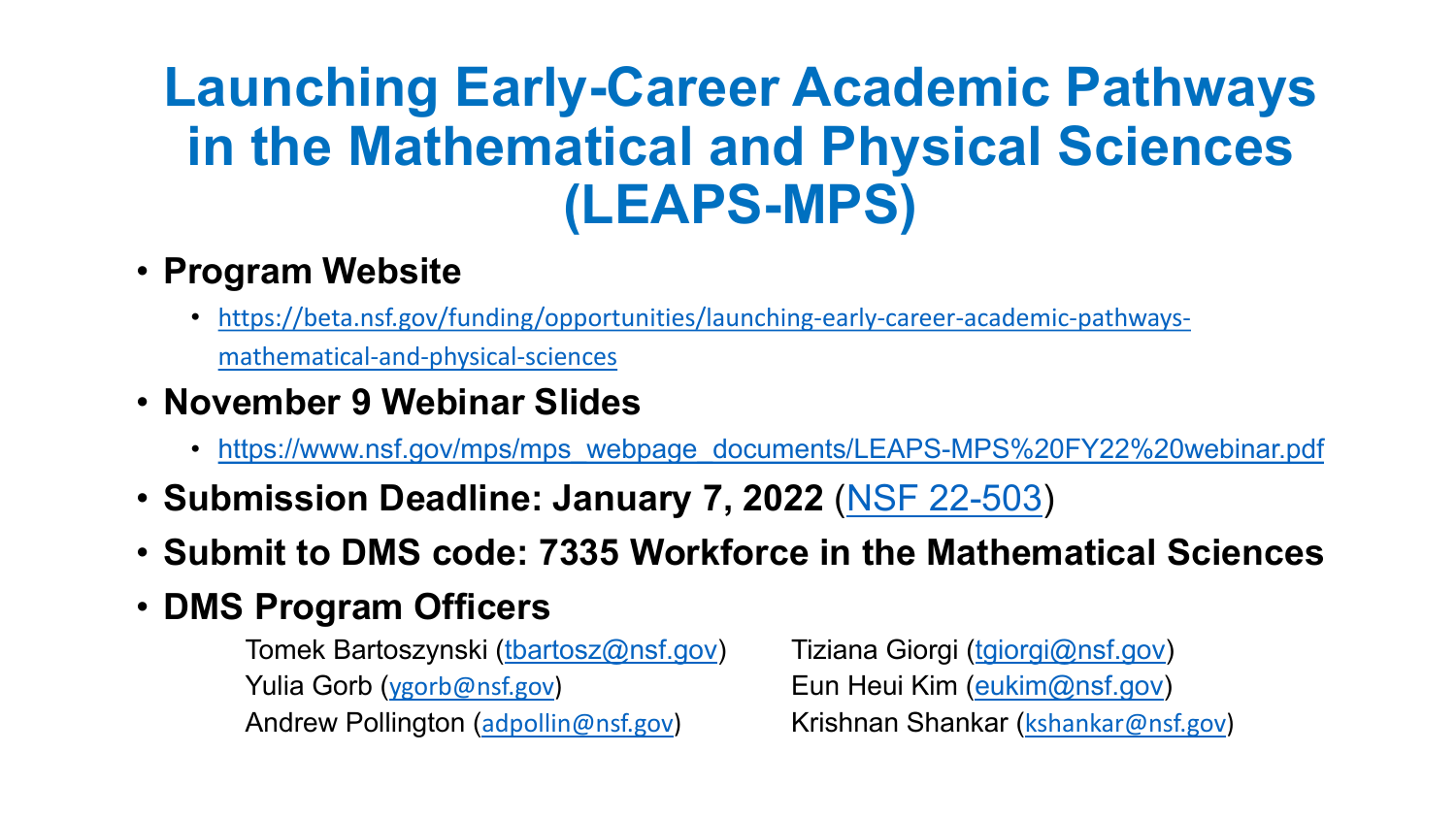## **LEAPS-MPS PROGRAM**

### • **Emphasis**

• Help launch the careers of *pre-tenure/tenure track faculty* in MPS fields at institutions that do not traditionally receive significant amounts of NSF-MPS funding. These might include: *U.S. minority-serving institutions (MSIs), predominantly undergraduate institutions (PUIs),* and *Carnegie Research 2 (R2) universities* (institution type is emphasized, not a requirement)

### • **Intent**

• Initiate viable independent research programs for early career researchers attempting to launch their research careers in MPS supported fields

### • **Goal**

• Achieve excellence through diversity and broadening participation (BP) to include members from groups *underrepresented in MPS* (Blacks and African Americans, Hispanics, Native Americans, Alaska Natives, and Native Hawaiians, and other Pacific Islanders)

### • **Eligibility**

- pre-tenure/tenure track faculty in MPS fields
- must not have been a PI or co-PI on an NSF research grant
- U.S. citizens or lawfully admitted U.S. permanent residents at the time of proposal submission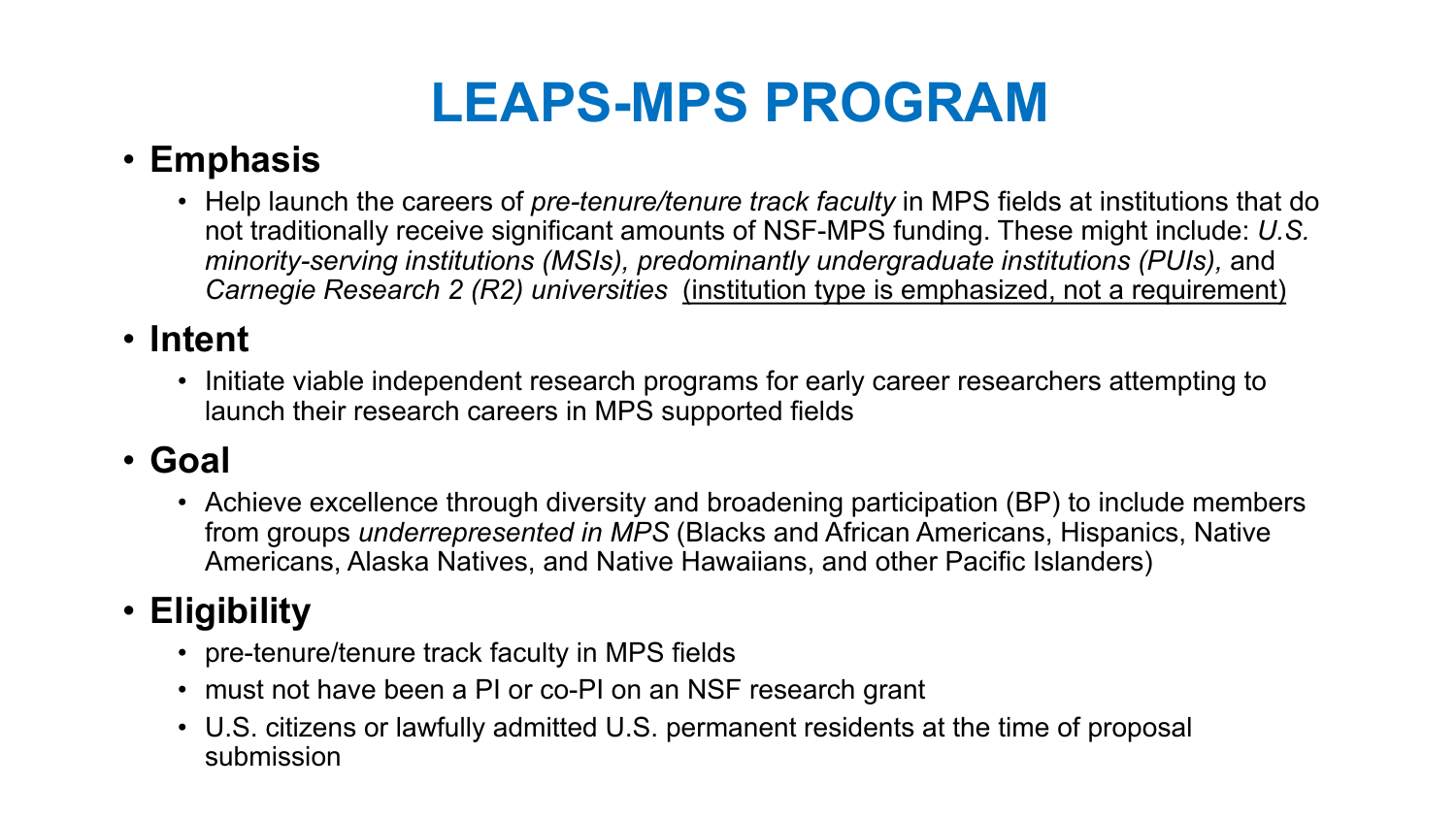## **LEAPS-MPS PROGRAM**

### • **Important Aspects of the Proposal**

- must describe the research activities, and how the research performed is
	- a. scientifically compelling and
	- b. on a path that will lead to future opportunities
- must present a specific plan that shows how the proposed BP activities will increase
	-
	- a. the participation of scientists from underrepresented groups and<br>b. the numbers of such individuals that serve as role models for the scientific workforce of the future
- should discuss how the proposed research activities will facilitate development of a subsequent research plan for future proposals

### • **Project Description**

- not to exceed 15 pages total addressing items above
- must contain a *LEAPS-MPS Impact Statement* (2-3 pages within the 15-page limit) see solicitation for details.

### • **Supplemental Documents**

• Institution Letter

For more details, please see the solicitation and the detailed webinar slides from November 9, 2021. Contact us with any specific questions that are not addressed in these.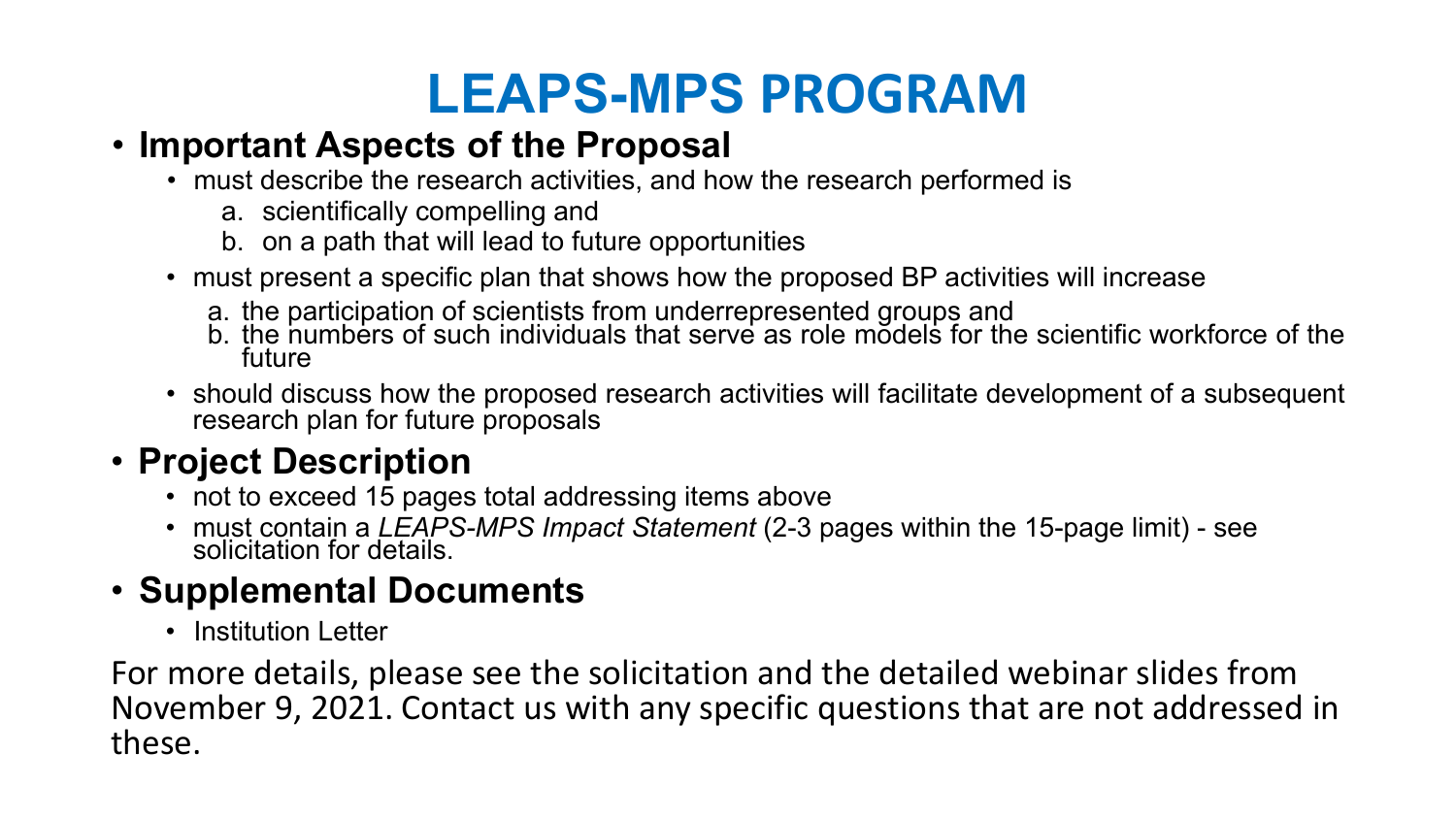## **INFRASTRUCTURE PROGRAM General Information**

- **Website**
	- [https://beta.nsf.gov/funding/opportunities/mathematical-sciences](https://beta.nsf.gov/funding/opportunities/mathematical-sciences-infrastructure-program)infrastructure-program

### • **Program Officers**

Tomek Bartoszynski [\(tbartosz@nsf.gov\)](mailto:tbartosz@nsf.gov) J. Matthew Douglass [\(mdouglas@nsf.gov\)](mailto:mdouglas@nsf.gov) Tiziana Giorgi ([tgiorgi@nsf.gov](mailto:tgiorgi@nsf.gov)) Henry Warchall ([hwarchal@nsf.gov](mailto:hwarchal@nsf.gov))

- **Deadlines:** February 1, 2022 and August 2, 2022 (**PD 20-1260**)
- **Scope:** To foster the continuing health of the mathematical sciences research community as a whole. Supported activities have regional or national impact, substantially beyond the submitting institution or the location of an event

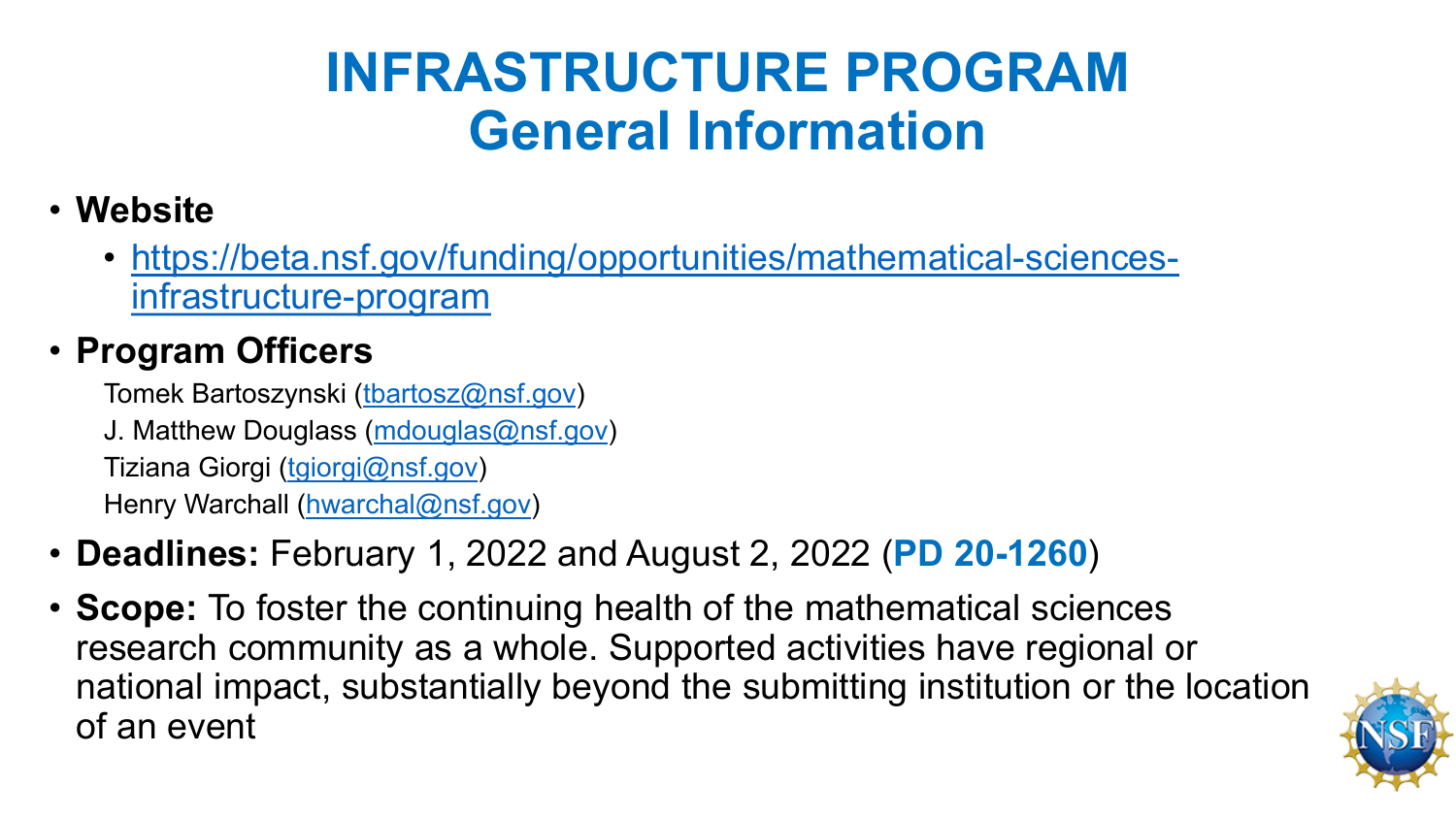## **INFRASTRUCTURE PROGRAM Program Priorities**

### **Types of projects supported include**

**1. Novel projects that serve to strengthen research infrastructure**

... cutting across multiple DMS sub-disciplines or involving interdisciplinary collaborations

... creating a new research infrastructure or substantially enhancing an existing infrastructure

- **2. Training projects** (not fitting DMS Workforce programs MSPRF, RTG, REU Sites)
	- … including a core research component for trainees in mathematical sciences
	- ... differing significantly from or greatly enhancing common practice

... serving as models to be replicated

#### **3. Conferences, Symposia, Working Research Sessions, and Travel Support**

... spanning a wide range of mathematical topics (not within scope of disciplinary programs)

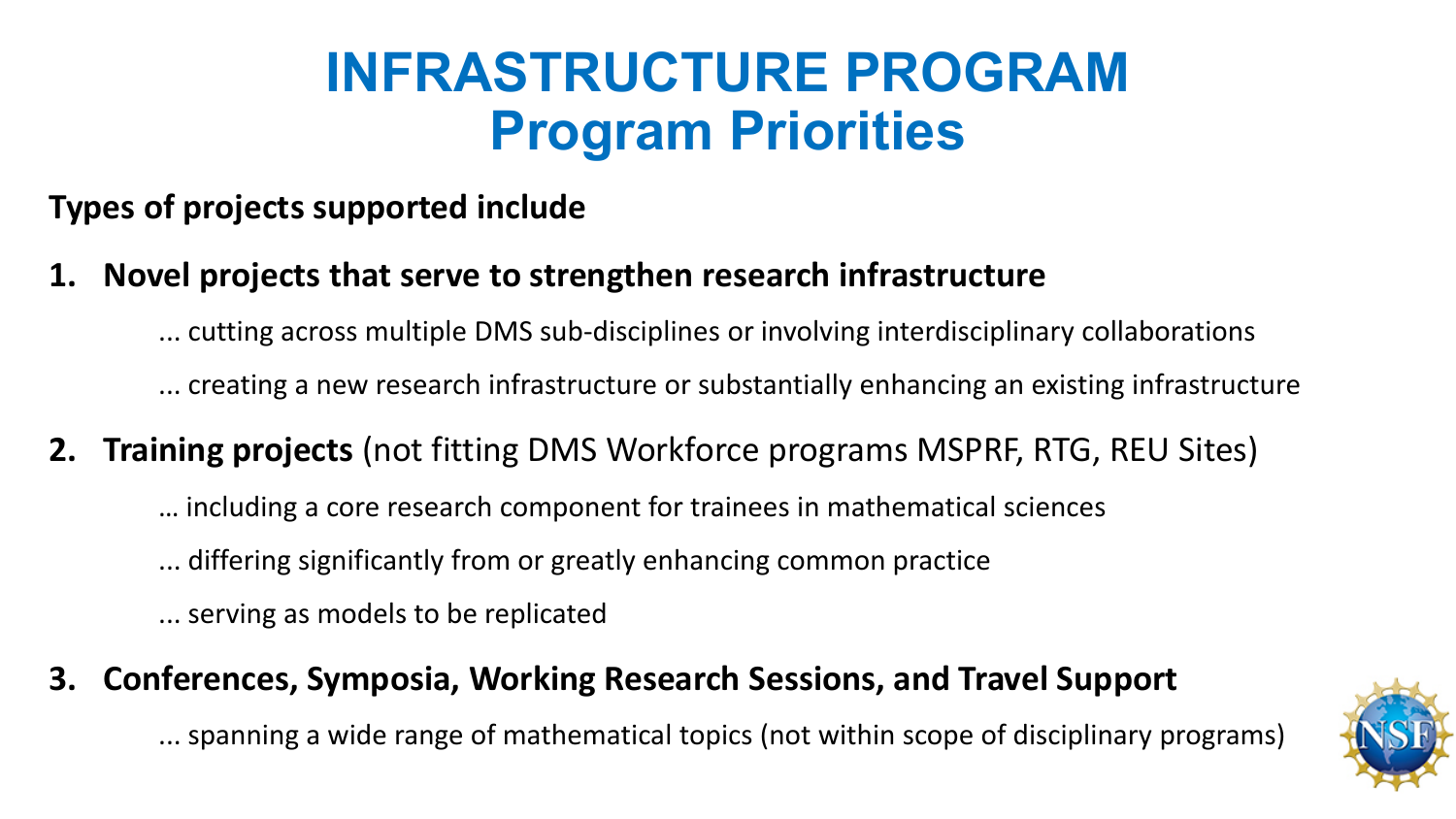## **Division of Mathematical Sciences (DMS) VOH: Some questions from registration**

- General
	- Are the proposals reviewed by a panel or by individual reviewers?
	- Are there any special format/accommodations for proposals that are revised and resubmitted from a previously submitted proposal?
- Statistics
	- Does the Statistics program allow dual submissions (submit two distinct proposals by the same PI)? Will there be a negative impact?
	- Could a PI who submitted a CAREER proposal, whose decision is still unknown before 12/15, submit a proposal to the regular Statistics Program solicitation?
	- Could one submit a proposal that is purely "data science" in the Statistics Program?
- Ascend and LEAPS
	- (Ascend) May I propose to stay at the same doctoral/postdoctoral institution or return to a previous doctoral/postdoctoral institution for the fellowship?
	- (Ascend) My sponsoring scientist will be away on a sabbatical for a part of the fellowship, so (1) can I have two or more sponsoring scientists, or (2) what do you suggest I do?